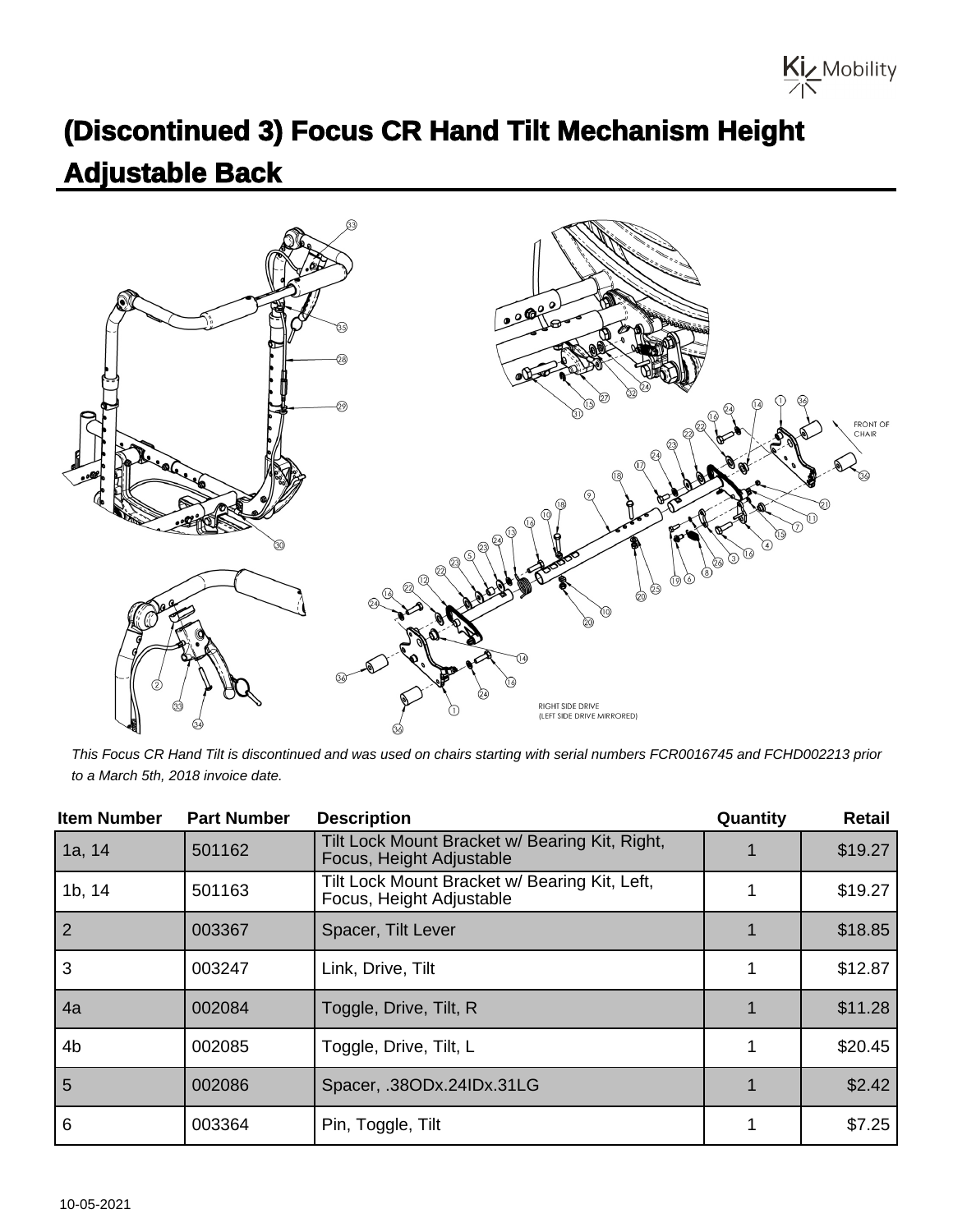| <b>Item Number</b> | <b>Part Number</b> | <b>Description</b>                                                                                              | Quantity       | <b>Retail</b> |
|--------------------|--------------------|-----------------------------------------------------------------------------------------------------------------|----------------|---------------|
| 9a                 | 002094             | Growth Strut, Tilt Lock, Small                                                                                  | 1              | \$33.62       |
| 9 <sub>b</sub>     | 002095             | Growth Strut, Tilt Lock, Med                                                                                    | 1              | \$35.72       |
| 9c                 | 002096             | Growth Strut, Tilt Lock, Large                                                                                  | $\mathbf 1$    | \$37.82       |
| 10                 | 002097             | Insert, Drive, Tilt                                                                                             | $\overline{2}$ | \$3.86        |
| 11                 | 002411             | Cog Lever, Tilt Lock, R                                                                                         | 1              | \$38.59       |
| 12                 | 002412             | Cog Lever, Tilt Lock, L                                                                                         | 1              | \$38.59       |
| 13a                | 001109             | Spring Tilt Lock Right TILT<br>Used with left side assembly                                                     | $\mathbf 1$    | \$4.71        |
| 13 <sub>b</sub>    | 001110             | Spring Tilt Lock Left TILT<br>Used with right side assembly                                                     | 1              | \$4.71        |
| 16a                | 101823             | M6 x 20 HHCS Blk Zn<br>Standard weight capacity requires qty 5; Heavy Duty<br>requires qty of 1                 | 5              | \$1.05        |
| 16 <sub>b</sub>    | 100674             | M6 x 45 CLS10.9 DIN931 HHCS ZC<br>Used with Heavy Duty option/spacer                                            | 3              | \$1.58        |
| 16 <sub>c</sub>    | 101826             | M6 x 50 HHCS Blk Zn<br>Used on drive side tilt with Heavy Duty option/spacer                                    | 1              | \$2.10        |
| 17                 | 101822             | M6 x 12 HHCS BLKZC w/Patch                                                                                      | 1              | \$1.05        |
| 18                 | 101821             | M5 x 25 HHCS Blk Zn                                                                                             | $\overline{2}$ | \$1.05        |
| 19                 | 102783             | M3 x 12 HHCS, CL8.8, Blk Zn                                                                                     | 1              | \$1.05        |
| 20                 | 100657             | M5 Nylock Nut Blk Zn                                                                                            | $\overline{2}$ | \$0.53        |
| 21                 | 102784             | Nut, Nylock, M3, Blk                                                                                            | $\overline{2}$ | \$1.05        |
| 22                 | 102082             | Washer Nylon .406IDX.75ODX.040                                                                                  | $\overline{4}$ | \$0.56        |
| 23                 | 101853             | M6 Washer Blk Zn                                                                                                | 3              | \$0.53        |
| 24                 | 101835             | M6 Lock Washer Blk Zn                                                                                           | 5              | \$0.53        |
| 25                 | 101856             | Flat Washer, M5, Blk Zn                                                                                         | 1              | \$0.53        |
| 26                 | 102785             | Flat Washer, M3, Blk Zn                                                                                         | 1              | \$0.53        |
| 27                 | 003387             | Cable Mount, Tilt                                                                                               | 1              | \$3.68        |
| 28a                | 002102             | Cable, Tilt, Long<br>Used with short backcanes. Also used with tall backcanes<br>with back heights of 20" - 22" | $\mathbf 1$    | \$110.35      |
| 28b                | 002103             | Cable, Tilt, XL                                                                                                 | 1              | \$110.80      |